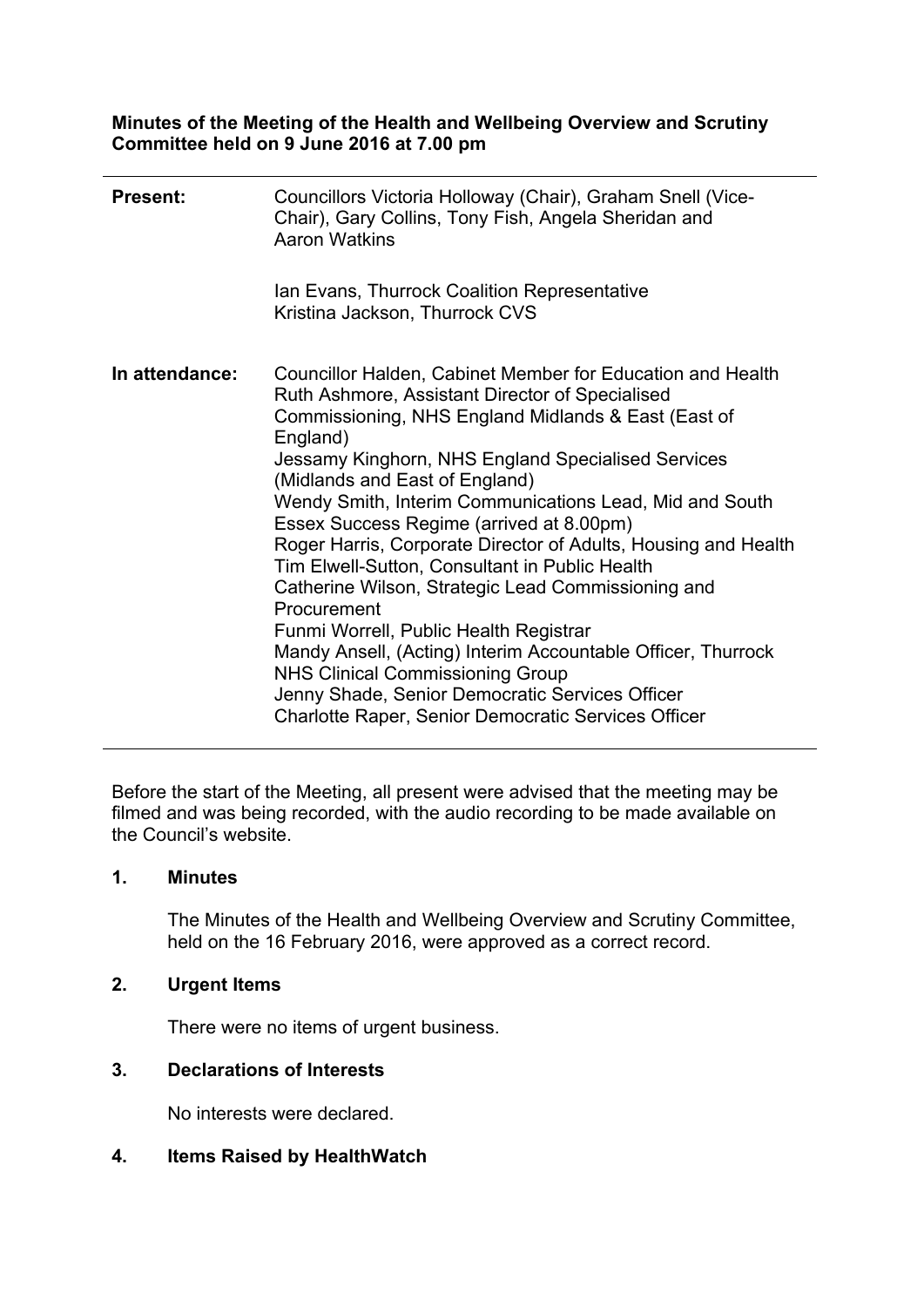No items were raised by HealthWatch.

#### **5. Specialised Commissioning - East of England Overview**

Jessamy Kinghorn, Head of Communications and Engagement for NHS England Specialised Services and Ruth Ashmore, Assistant Director of Specialised Commissioning, NHS England Midlands & East (East of England) presented the report that provided Members with an overview of the specialised commissioning function within NHS England and their current priorities for 2016/17.

Ruth Ashmore briefly detailed that there were 140 specialised services commissioned by 10 specialised commissioning teams across 4 regions with 6 national programmes of care being internal medicine, cancer, mental health, trauma, women and children and blood and infection. Ruth Ashmore stated that specialised services tend to be for rarer conditions and those that were more costly to treat and briefly explained the challenges for specialised commissioning.

The top 10 services and the emerging priority for 2016/17 were briefly detailed to Members.

Councillor Collins asked if there had been a significant rise in Paediatric Burns. Ruth Ashmore stated that the numbers were tiny and that suitable services were available either at Great Ormond Street or Birmingham Hospitals if patients could not be dealt with at Basildon Hospital.

Councillor Collins noted that there were a small number of HIV services. Ruth Ashmore stated that the cost of drugs was a major element to this and discussions around prevention would need to take place.

Councillor Collins stated his surprise to see Gender Reassignment Services on the NHS. Ruth Ashmore stated this service was available for adults and children but there were insufficient providers that had resulted in long waiting lists.

Councillor Collins stated that after undertaking some research it had highlighted some negative outcomes for a number of cases of surgery and higher instances of suicide and attempted suicides had been recorded and had this been followed up on patients.

Ruth Ashmore confirmed that there had been outcomes measured which had been included in the national specification and that there was a high level of patients who were not put on the right pathway. Ruth Ashmore further stated that this would be subject to looking at both of those questions in terms of do patients that do well and those that had a physiological and medical health issues were conscious of not having been offered gender reassignment and support.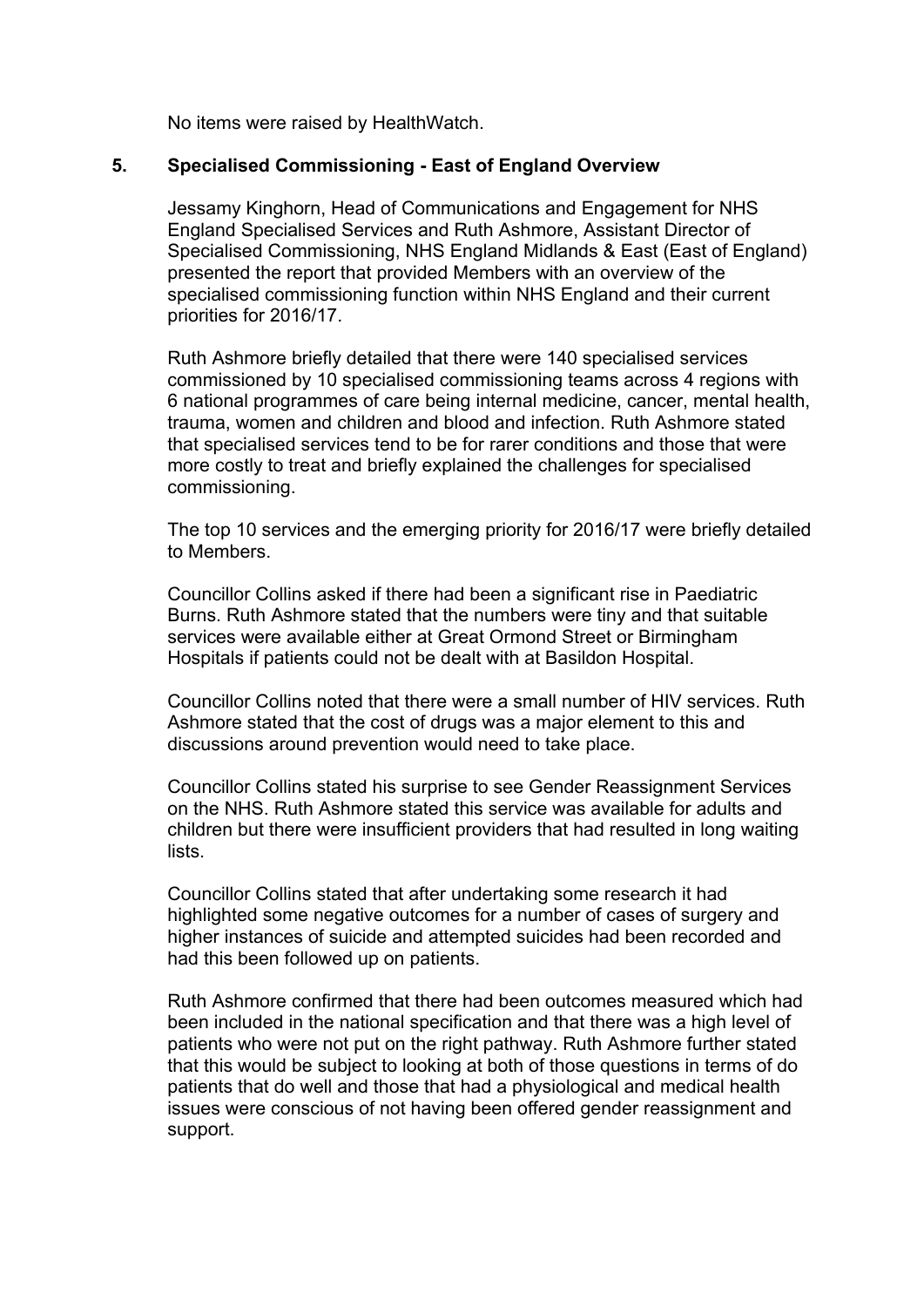Councillor Snell asked for an update on the PET(CT) scanner. Ruth Ashmore stated that the engagement process had been completed at the end of May, which had been received extremely well with roadshows, public, clinician and patient surveys and group meetings taken place and a decision will hopefully be made in July 2016 with an implementation date of December 2016.

Councillor Fish asked what next steps were in place for the engagement of patients, especially those of a younger age. Ruth Ashmore stated that a clear programme had been set out in transforming care for people with learning disabilities and working alongside other national partners.

The Chair thanked Ruth Ashmore and Jessamy Kinghorn for attending the Health and Wellbeing Overview and Scrutiny Committee and for their interesting and informative presentation.

#### **RESOLVED**

**That the Health and Wellbeing Overview and Scrutiny Committee noted the overview of the specialised commissioning function within NHS England and the current priorities for 2016/17.**

*Jessamy Kinghorn left the Committee Room at 7.34pm.*

#### **6. Public Health Grant**

The Officer presented the report which outlined the recommended course of action to ensure that when further planned cuts were made to the Public Grant in 2017/18, the best opportunities to ensure the financial balance within the public health but at the same time fulfilling all the statutory functions and improving the health and wellbeing of the people of Thurrock were undertaken. The report stated that there will be significant opportunities to deliver savings by transforming and integrating services between Public Health, other departments of the Council and with the CCG. Members were asked to endorse the measures taken by Officers to address this further reduction.

The Officer briefly outlined Table 4 of the report which identified the Services and Programmes with 2016/17 programmed spends and savings.

Councillor Snell asked Officers if the spend on Tobacco Control was money well spent. The Officer confirmed that the service will be moving inwards a more preventative model with open access to the Stop Smoking Service and will target patients with early onset smoking related ill-health.

Councillor Collins asked Officers what challenges had arisen as part of the mandatory Sexual Health Services. The Officer stated that this was a national agreement and providers outside of the borough would charge Thurrock for services received by residents of Thurrock. Currently in dispute with London Providers for cross charging.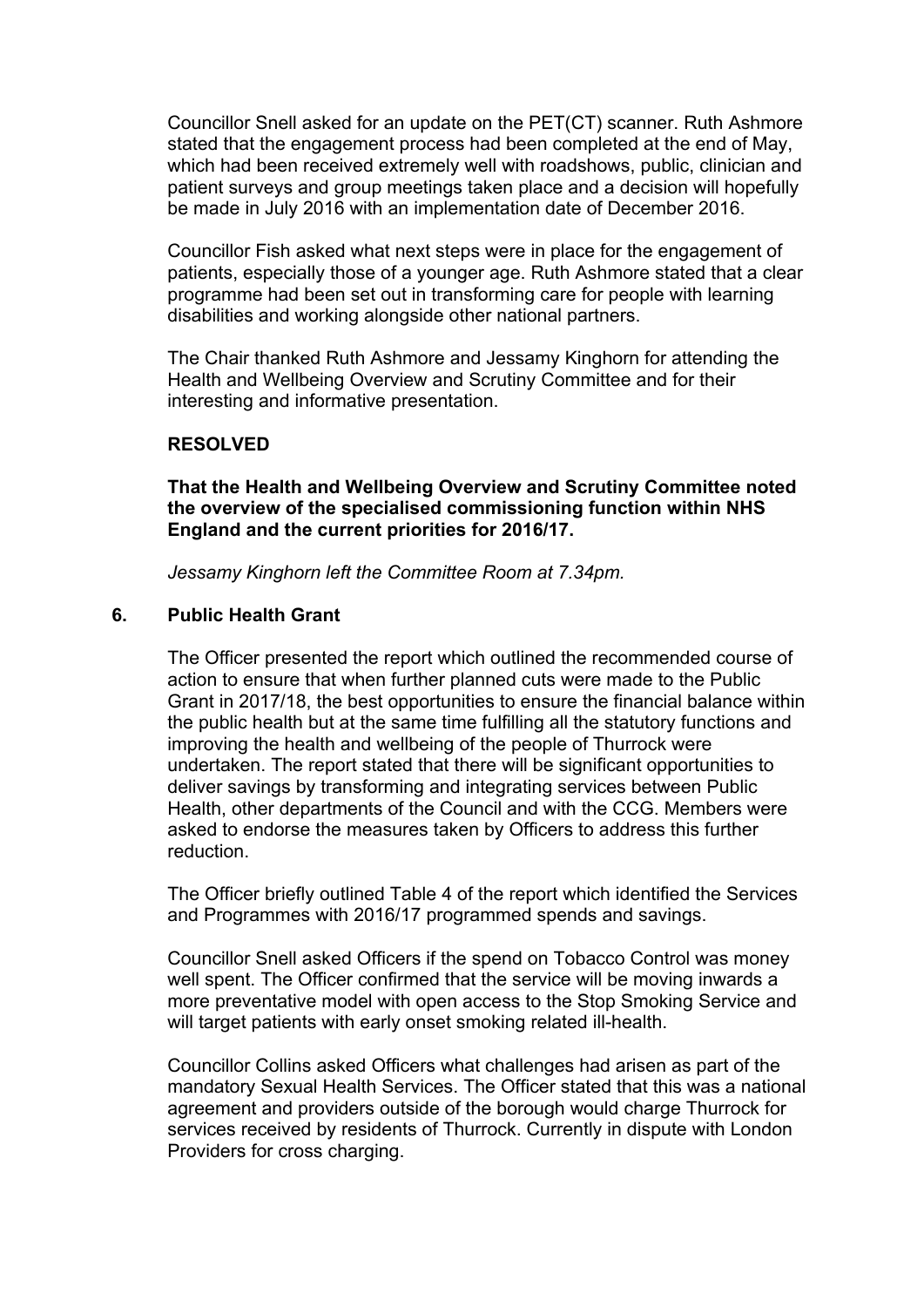The Officer agreed to report back to Members on findings on what was the biggest spend between Family Planning and Sexual Health Services.

All members agreed that the education of smoking and sexual health at an early age would have a significant impact on savings.

The Officer stated that effective work was being undertaken on prevention programmes for obesity within adults and children and how this could be influenced wider into the community.

The Chair thanked the Officer for an interesting report and stated that the transition of services be undertaken smoothly so existing users were not affected or services disrupted.

#### **RESOLVED**

**That the Health and Wellbeing Overview and Scrutiny Committee noted the contents of the report and endorsed the measures being taken to address the reduction in the Public Health Grant.**

#### **7. Cancer Deep Dive (Health Needs Assessment) in Thurrock**

The Officer presented the report and explained to Members that this report had been produced as part of the core Public Health offer to the National Health Service (NHS) Thurrock Clinical Commissioning Group (CCG) in recognition of the poor local performance standards that no patient with cancer waits longer than 62 days from an initial referral by their general practitioner. The report considered all elements of the cancer care pathway, from prevention, screening and the referral process through to diagnosis, treatment and survival.

Councillor Watkins asked Officers what level of screening was taking place with younger children and how could these be expanded to a wider audience, for example football clubs and as part of health checks in the work place. The Officer confirmed that a variety of programmes were being undertaken on the prevention of smoking and obesity and that the message of how important check-ups were.

Mandy Ansell stated that cervical screening was available at the weekend hubs in Thurrock undertaken by specialised nurses.

Councillor Watkins asked how General Practitioners were being monitored on the referral of patients. Mandy Ansell stated that General Practitioners were managed by NHS England but CCG had a dedicated team who looked at the range of indicators on the referral process and that they support practices to ensure they were performing and to monitor patient feedback.

Councillor Collins asked Officers what the cause of patients being diagnosed within Thurrock that generally survived for shorter periods of time compared to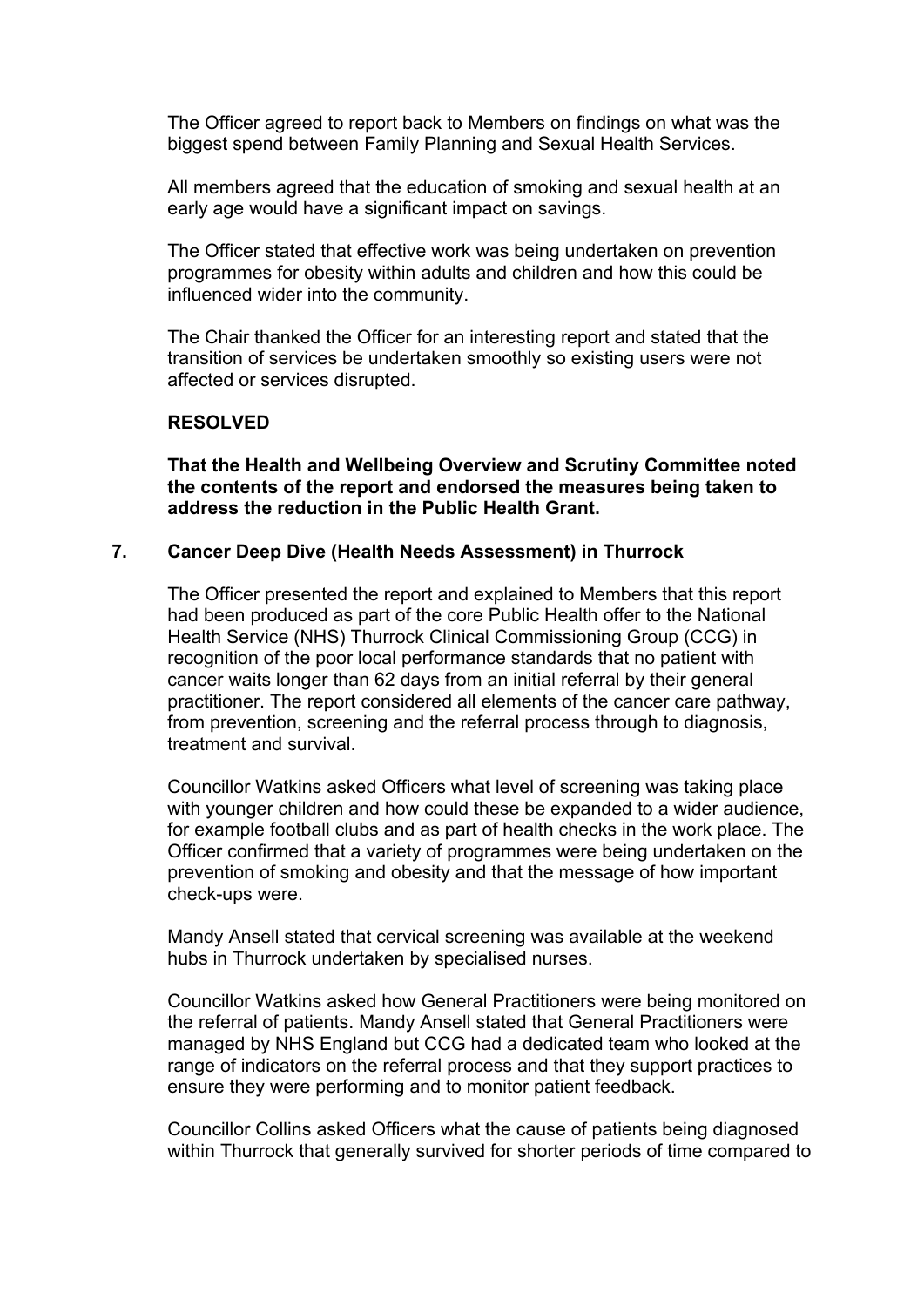other locations. The Officer confirmed there were a variety of reasons but deprivation and early diagnosis impacted on the survival rates.

Councillor Collins questioned Officers on how the care pathway operated as part of the process. Mandy Ansell stated that the pathways spanned a number of hospitals and if there are bottlenecks in tests, for example, delays will occur. A group of CCGs including Thurrock were working together to understand what was happening as a wider issue and to look at the bottlenecking which was currently caused by an issue with workforce and general capacity and ensure that a seamless pathway was a high priority.

Councillor Collins asked if there was currently an organiser who could monitor these pathways. Mandy Ansell said processes were in place with multidisciplinary teams and that nurses were able to track process but again it was down to workforce capacity for this to be done efficiently.

Councillor Snell stated that it appeared that some General Practitioners were below targets on under referring patients with suspected cancer in the two week wait pathway and questioned if it was the same general practitioners every time. Mandy Ansell stated that support mechanisms were in place and support for general practitioners was available.

Councillor Halden, Cabinet Member for Education and Health, stated existing General Practitioners must be held to account if under performing and in some cases, the need to name and shame.

The Chair thanked the Officer for an important report and asked what the Members of the Health and Wellbeing Overview and Scrutiny Committee can do to ensure that recommendations were moving forward and being changed as appropriate. The Officer stated that Members should keep asking difficult questions and keep on the Officer's case for updates.

## **RESOLVED**

- **1. That the Health and Wellbeing Overview and Scrutiny Committee noted the contents of the report.**
- **2. That the Health and Wellbeing Overview and Scrutiny Committee will support the work done by Public Health, CCG colleagues and other partners to improve cancer services and outcomes in Thurrock.**
- **3. That Members agreed that a further report be brought back to Health and Wellbeing Overview and Scrutiny Committee in November 2016.**

## **8. Domiciliary Care**

The Officer presented the report that informed Members about the current local and national domiciliary care situation and the effects that our current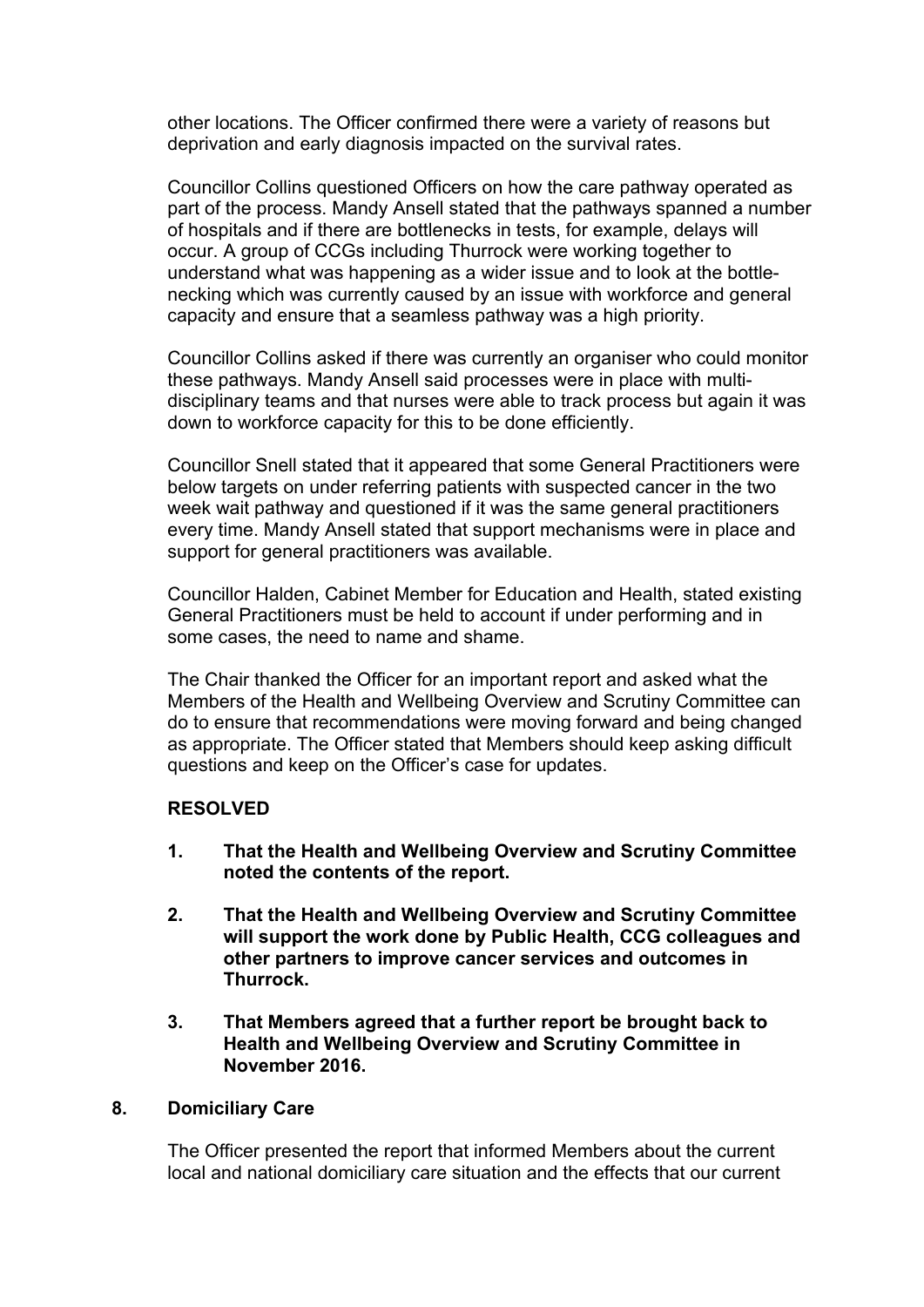difficulties were having on service delivery in Thurrock. The report outlined the responses made by the Council to fulfil the Local Authority's duty of care under the Care Act 2014 and detailed the reasons of a new direction of travel in developing a new service model to delivery support to individuals in their own homes and to communities. The new model being developed will be known as Living Well @ Home.

The Officer briefly outlined the proposed redesigned model of support which will take place in South Ockendon as a pilot from the summer of 2016 and will focus on 75-80 people who currently receive some form of care and support.

The Officer recommended that this item be returned to the Health and Wellbeing Overview and Scrutiny in September 2016 and provide Members with a detailed proposal about how the new model of service would be developed once the contract was due to finish in 2017.

Councillor Watkins asked how this pilot would be measured for success. Officers confirmed that standard metrics would be produced and reported on but the main indicator for success would be the feedback from service users.

Councillor Fish asked what the reasons were for the pilot to be undertaken in South Ockendon. The Officer stated that decisions had been made to undertake the pilot in South Ockendon as the Community Hub was already in place there and that positive works that had already been carried out in South Ockendon. The Officer also confirmed that there were discrete areas and places within South Ockendon that provided the opportunity to focus specifically on the pilot.

Councillor Snell stated that he believed the community spirit had never been a problem but had got lost over time but was keen and passionate about helping to bring this back into the communities.

Ian Evans asked Officers what plans were in place to involve individual service users in the design of the form and template and what questions will be asked to support their needs. The Officers confirmed that service users will be involved in the engagement process and this will be undertaken through meetings and engagement groups.

## **RESOLVED**

- **1. That Members noted the current situation as regards to domiciliary care in Thurrock and the measures being taken by the department to stabilise the situation.**
- **2. That Members agreed that a further report be brought back to Health and Wellbeing Overview and Scrutiny in September with a detailed proposal about how a new model of service will be developed when the contract finishes in 2017.**
- **9. Success Regime Progress Update**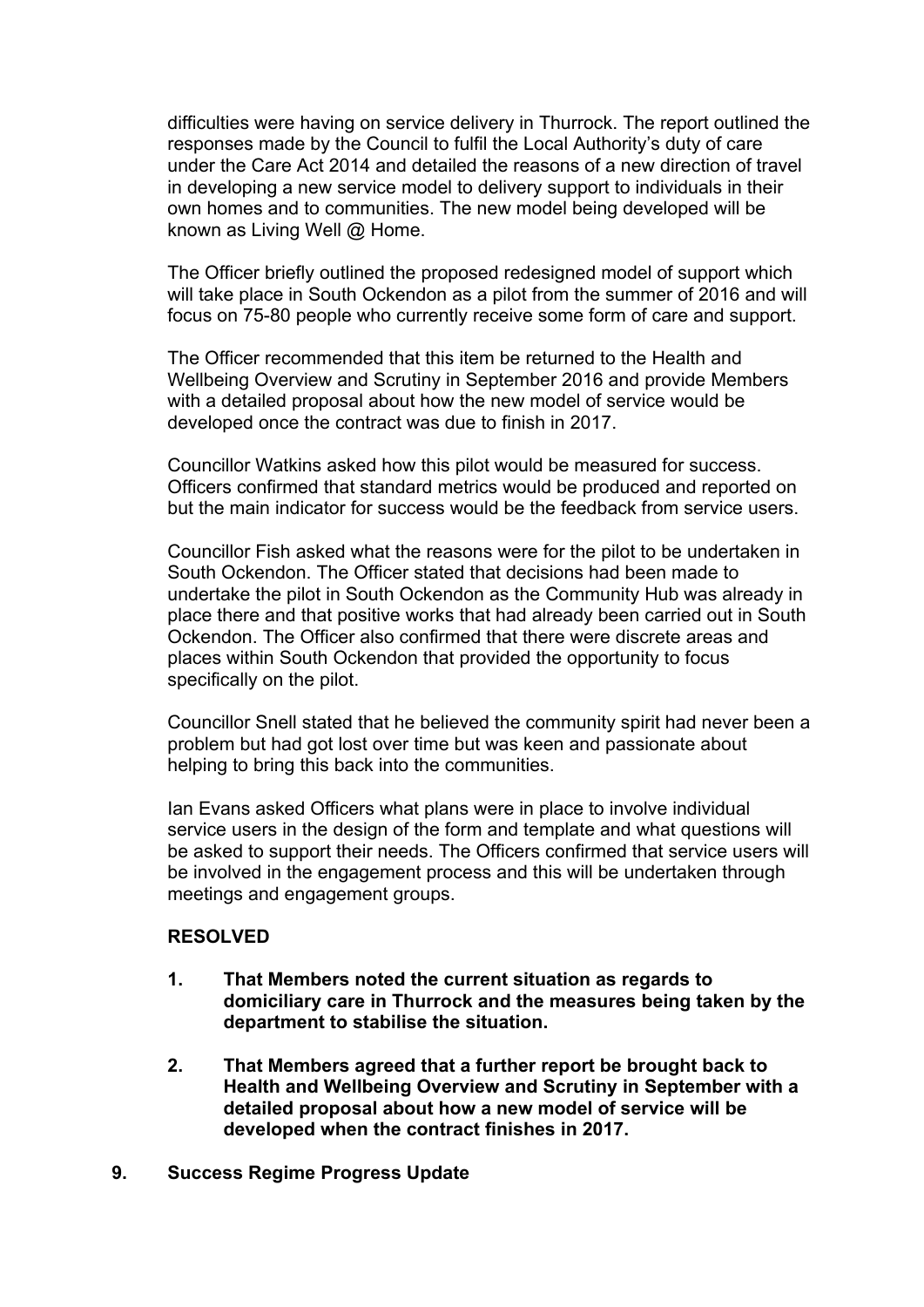Wendy Smith, Interim Communications Lead, Mid and South Essex Success Regime presented the report and stated that this was an ongoing project currently in the discussion stage. This stage will involve more input from service users to look how health and care can become more local and ways of truly knowing what people need and delivering this on a one-two-one basis. Also to look to join up services such as primary care, general practitioner services, community care, social care and mental health. The vision of the success regime will become more articulate in the sustainability and transformation plan, a draft will be available by the end of June 2016. It was stated that Thurrock was already ahead of these developments.

Wendy Smith briefly explained the challenges ahead and the main areas for change. It was hoped to have a draft proposal of the success regime to present to the Health and Wellbeing Board in March 2017.

The Chair thanked Wendy for the complex and interesting presentation and asked Mandy Ansell for comments.

Mandy Ansell commented that it would be useful for Members to bring this down to how the Success Regime would affect Thurrock and referred members to the New Model of Integrated Out of Hospital Care slide which cuts to the very core of what was already been achieved in Thurrock.

Mandy Ansell stated that Thurrock CCG were the cutting age of the community out of hospital strategy and as such will be leading the frailty pathway.

It was important for Members to understand the integration agenda currently being worked on with Officers and their teams through the better care fund to deliver a much more integrated model of delivery.

Mandy Ansell emphasised that Thurrock CCG is the only CCG in Essex that achieved the reduction in unplanned care which was a target in the BFC last year and as such has been able to re-invest £800,000 back into the community service to further keep people out of hospital.

In the wider context, consultation on the out of hospital strategy which had been led by HealthWatch had been undertaken with the public. The proposed model for Tilbury and Purfleet will also be used for the Thurrock Community Hospital and the new build in Corringham by NELFT. To look at the integrated services in a wider sense through voluntary and council services to address the lack of general practitioner capacity and to allow general practitioners to do what they have to do and other services will be picked up by other health professionals or social care partners.

Councillor Snell stated his concern over the Success Regime and that every effort to ensure that the one size fits all approach was avoided and should be tailored for each authority.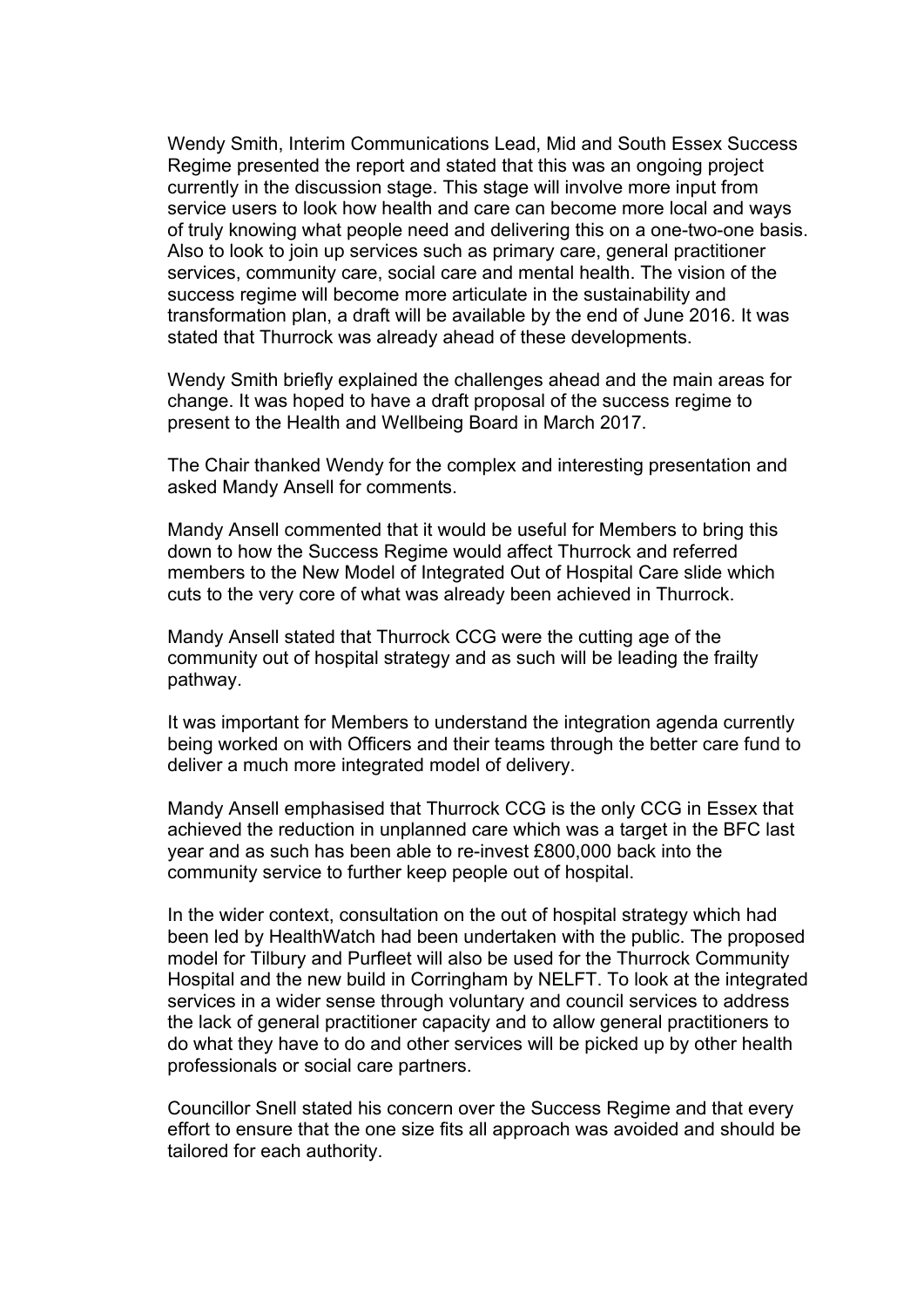Councillor Watkins asked Officers what work would be undertaken with those practices that were under performing. Mandy Ansell stated that changes in practice profile, providing new providers and the re-siting of practices will be the way forward and change has already been achieved since the challenges in Tilbury in the summer of 2015.

Councillor Snell stated his concerns on how overspends or underspends would be addressed.

Councillor Halden restated that the Success Regime item will continue to be monitored.

Roger Harris stated that he had concerns with the proposed big changes to programmes and there were potential risks, therefore the Health and Wellbeing Board and the Health and Wellbeing Overview and Scrutiny Committee will be watching this item closely and will support locally to ensure that it does not distract from what was already in place.

The Chair stated close scrutiny would be undertaken by all Members of the committee on this item and requested that this item be returned to the Health and Wellbeing Overview and Scrutiny Committee for further update in September 2016.

Wendy Smith asked the Chair to formally write to her with Thurrock Health and Wellbeing Overview and Scrutiny Members concerns and comments. The Chair and Members agreed this will be done.

## **RESOLVED**

- **1. That the Health and Wellbeing Overview and Scrutiny Committee noted the progress update report.**
- **2. That the Chair would formally write to Wendy Smith to support the comments made by Members.**
- **3. That Members agreed that a further report be brought back to Health and Wellbeing Overview and Scrutiny Committee in November.**

*Wendy Smith and Ruth Ashmore left the Committee Room at 9.00pm.*

## **10. Work Programme**

The Chair asked Members if there were any items to be added or discussed for the work programme for this municipal year.

## **RESOLVED**

**1. It was noted that the item Domiciliary Care be added to the work programme for 15 September 2016 committee.**